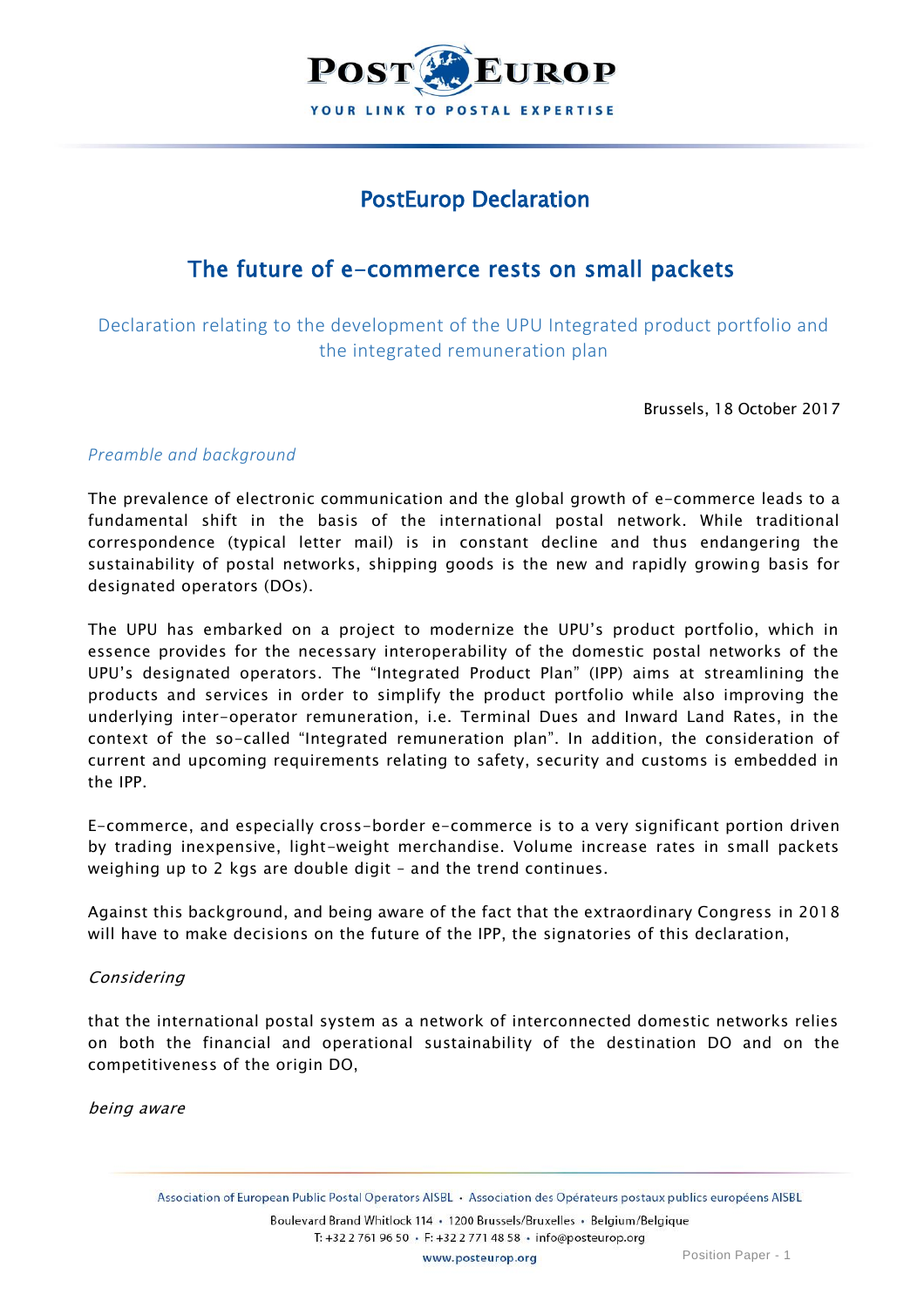

that major increases in Terminal Dues and/or Inward Land Rates above competitive levels in destination countries, could force price sensitive customers to consider alternative delivery options outside the postal sector,

#### also being aware

that a loss of volume at origin usually leads to a loss of volume and profit contribution at destination, provided remuneration rates cover relevant costs, with the risk of starting a vicious circle (loss of volume inducing cost increases triggering price increases and/or service deterioration leading to further loss of volume etc.), which will in particular hit countries and their designated operators, which are heavily depending on revenues from international mail,

#### cognizant

of the significant changes the IPP will bring about for the universal postal network as a whole,

declare the following:

- It is vital that the UPU, in the context of the IPP, promotes the modernization of the postal network in order to cater for the increasing importance of the cross border exchange of goods.
- It is important to ensure the integrity and inclusiveness of the entire UPU network by providing opportunities for all UPU members to benefit from the growth of crossborder e-commerce.
- It is, in this context, essential that the UPU and its member countries safeguard the competitiveness and sustainability of lightweight small packets, on the inbound and outbound side, by agreeing on a specific pricing scheme for such packets, that is distinct from parcel rates.

and urge all UPU member countries and their designated operators

 to carefully and thoroughly analyse the experiences and possible consequences (for, but not limited to, customers, operations, accounting, etc.), stemming from the implementation of step 1 of the IPP before taking a decision on the implementation of step 2.

For further information please contact:

Mr Bj**ö**rn Arni

Chair of the Remuneration Forum Working Group of PostEurop [bjoern.arni@post.ch](mailto:bjoern.arni@post.ch)

Association of European Public Postal Operators AISBL · Association des Opérateurs postaux publics européens AISBL Boulevard Brand Whitlock 114 · 1200 Brussels/Bruxelles · Belgium/Belgique

T: +32 2 761 96 50 · F: +32 2 771 48 58 · info@posteurop.org